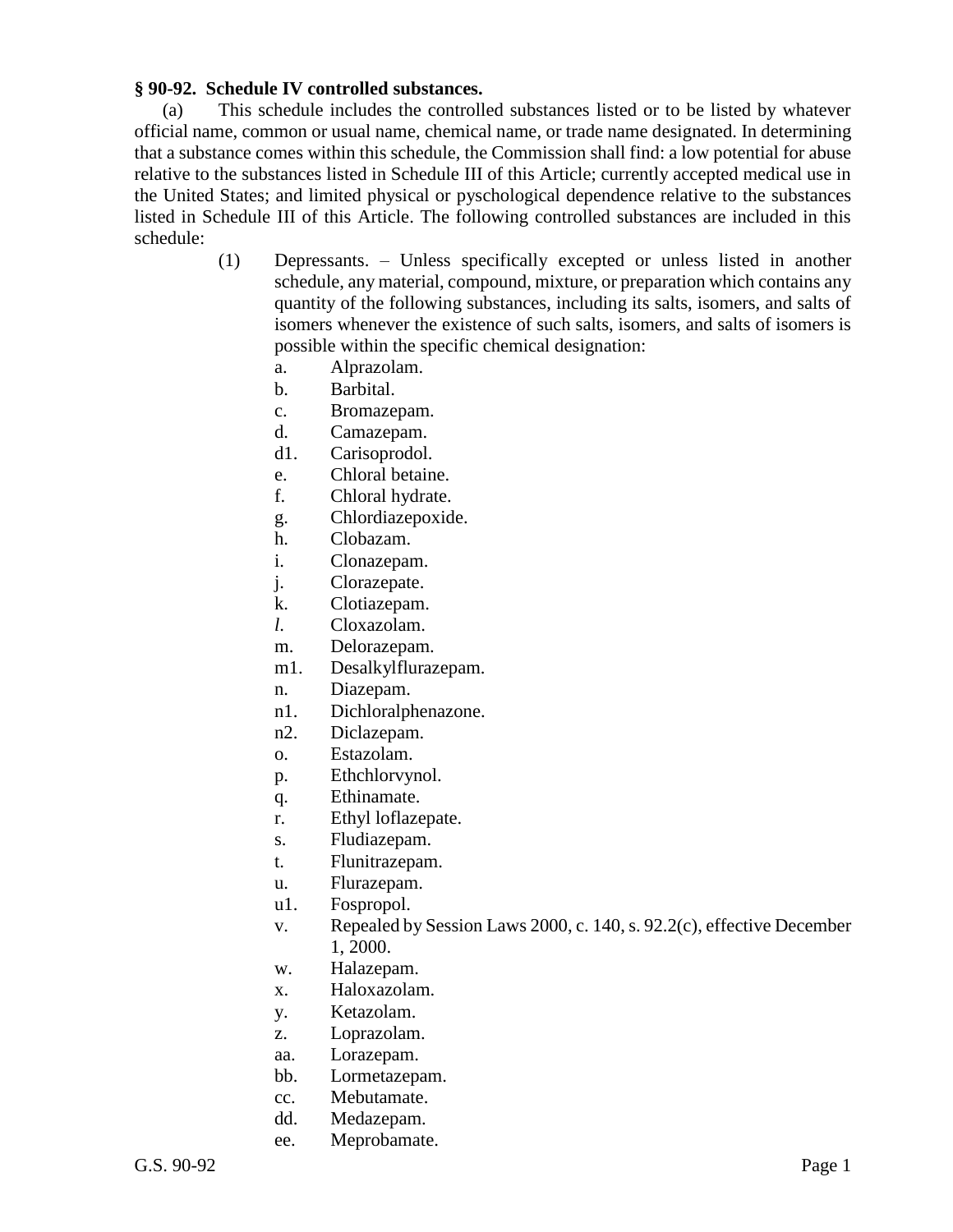- ff. Methohexital.
- gg. Methylphenobarbital (mephobarbital).
- hh. Midazolam.
- ii. Nimetazepam.
- jj. Nitrazepam.
- kk. Nordiazepam.
- *ll*. Oxazepam.
- mm. Oxazolam.
- nn. Paraldehyde.
- oo. Petrichloral.
- pp. Phenobarbital.
- qq. Pinazepam.
- rr. Prazepam.
- ss. Quazepam.
- tt. Temazepam.
- uu. Tetrazepam.
- vv. Triazolam.
- ww. Zolpidem.
- xx. Zaleplon.
- yy. Zopiclone.
- zz. Designer benzodiazepines. Unless specifically excepted or listed in another schedule, or contained within a pharmaceutical product approved by the United States Food and Drug Administration, any material, compound, derivative, mixture, or preparation, including its salts, isomers, salts of isomers, halogen analogues, or homologues, whenever the existence of such salts, isomers, or salts of isomers, halogen analogues, or homologues is possible within the specific chemical designation, structurally derived from 1,4 benzodiazepine by substitution at the 5 position with a phenyl ring system (which may be further substituted), whether or not the compound is further modified in any of the following ways:
	- 1. By substitution at the 2 position with a ketone;
	- 2. By substitution at the 3 position with a hydroxyl group or ester group, which itself may be further substituted;
	- 3. By a fused triazole ring at the 1,2 position, which itself may be further substituted;
	- 4. By a fused imidazole ring at the 1,2 position, which itself may be further substituted;
	- 5. By a fused oxazolidine ring at the 4,5 position, which itself may be further substituted;
	- 6. By a fused oxazine ring at the 4,5 position, which itself may be further substituted;
	- 7. By substitution at the 7 position with a nitro group;
	- 8. By substitution at the 7 position with a halogen group; or
	- 9. By substitution at the 1 position with an alkyl group, which itself may be further substituted.
- (2) Any material, compound, mixture, or preparation which contains any of the following substances, including its salts, or isomers and salts of such isomers, whenever the existence of such salts, isomers, and salts of isomers is possible: